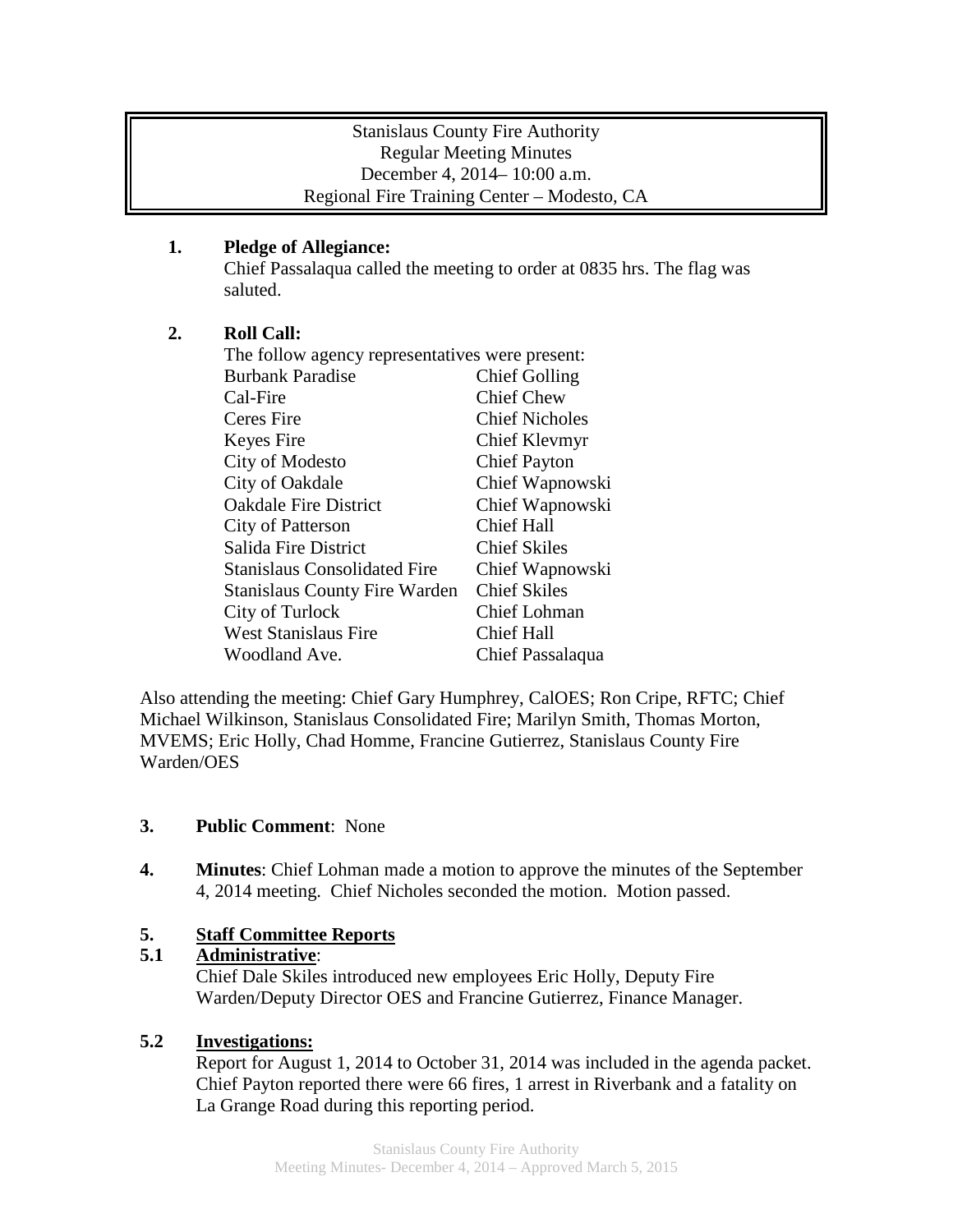## **5.3 Fire Prevention**:

Report for August 1, 2014 to October 31, 2014 was included in the agenda packet. Chief Skiles reported some customer service additions to the One-Stop-Shop on the 3rd floor at Tenth Street Place to allow for an on-line permitting process. County Fire Prevention Bureau is now located on the 3rd floor which enhances the One-Stop-Shop experience. Denny Ferreira has been named to replace Steve Treat in the building department. He will serve as an interim until a permanent appointment is made. Chief Passalaqua suggested that Denny be invited to address the Fire Authority in the near future as well as someone from the Air Pollution District to address the Fire Chiefs Association.

## **5.4 Communications:**

Chad Homme reported the CAD project with Tiburon continues to move forward. Tiburon will be here the week of January 5, 2015 to continue work on this project. Chad reported he is evaluating the Next Generation ICS (NICS) system. He will have more information in the near future. Chad is attending webinars as well as meetings on the FirstNet project. This will be a multi-year project but will have great benefits to public safety. Included in the agenda packet is an article titled "FirstNet devotes half its budget to RFP development." If you have any communications needs, please contact Chad.

Chief Skiles requested to present an Operational Area Update at this time since he had to leave early due to some mandatory training. He reported on the following items:

- There are some areas of concern within the State due to the current rain storm relating to flooding in low-lying areas and with run off of the King Fire area. The REOC is activated at a level 2.
- The County Board of Supervisors recently accepted a report on the flood response along San Joaquin River, required by DWR. Effected local agencies worked on the response.
- The Fire Warden's office is looking into upgrading the air trailer. Newer bottles exceed the capacity of the compressor. They are working with Bauer and Westport Fire to determine the cost to upgrade
- Region IV Coordinator, Mark D'Ambrogi is retiring and elections will be held later in December to replace him.
- The first five new type 3 OES engines for Region IV will be placed in Sacramento. Chief Humphrey added there may be another 5 to come to Region IV. Their goal is to have two strike teams in every region statewide.

Chief Humphrey and Chief Hall gave an update on CFAA. There have been many roadblocks but they are still hopeful it will be complete and ready for implementation on January 1, 2015. One of the major issues is paying volunteers for hours worked vs. portal to portal. Local fire agencies are urged to provide documentation, such as an MOU, side letter, policy or union agreement, that states their volunteers will be paid portal to portal. If the documentation is not in place, volunteers will only be paid for hours worked. Chief Hall has a template for any interested agencies. If your agency does not plan to respond